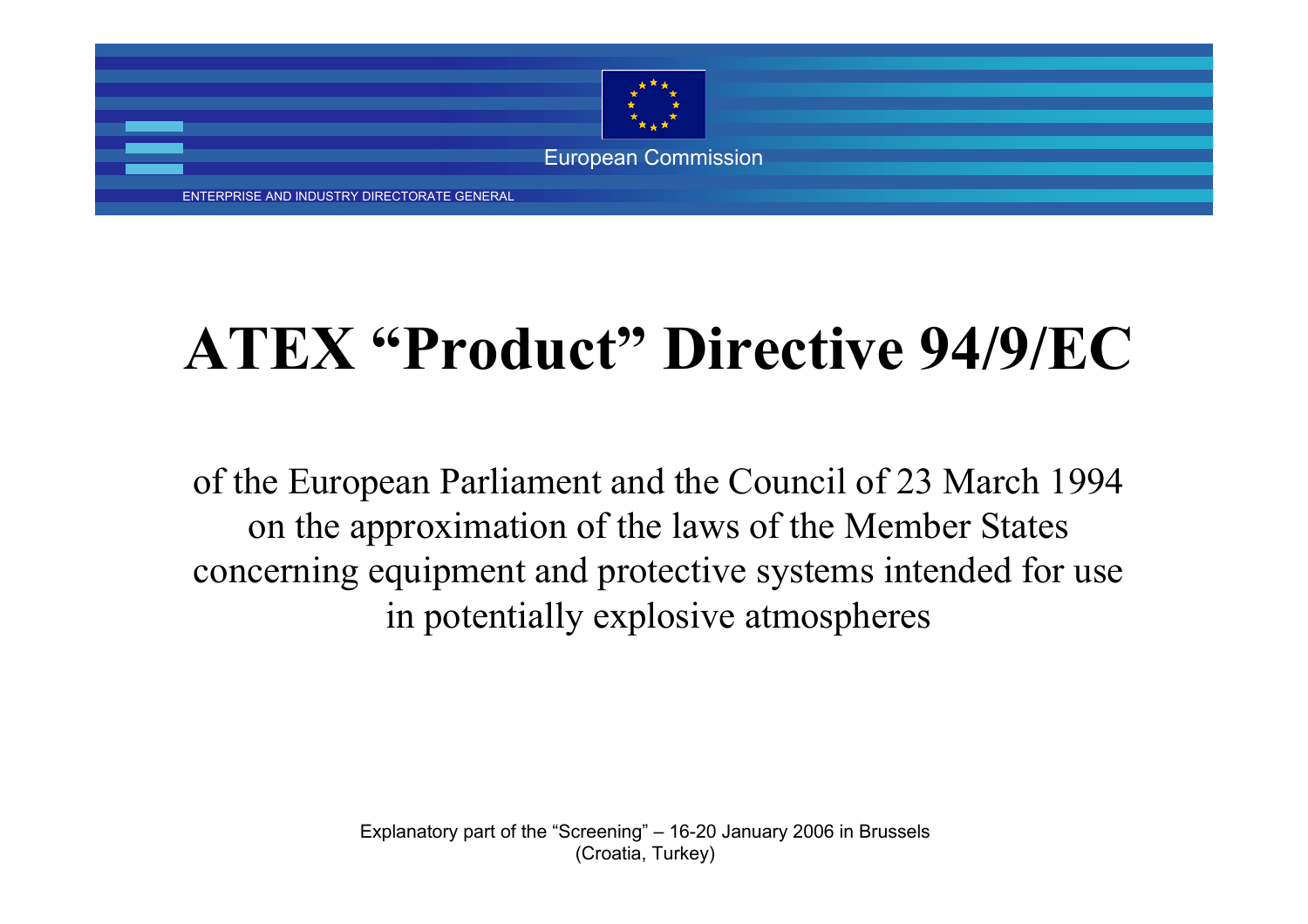

ENTERPRISE AND INDUSTRY DIRECTORATE GENERAL

## **Scope of Directive 94/9/EC**

- •Equipment
- • Protective systems when intended for **use in** apotentially explosive atmosphere

and

- •Devices according to Art. 1(2)
- •Components

Must comply when placed on the market or put into service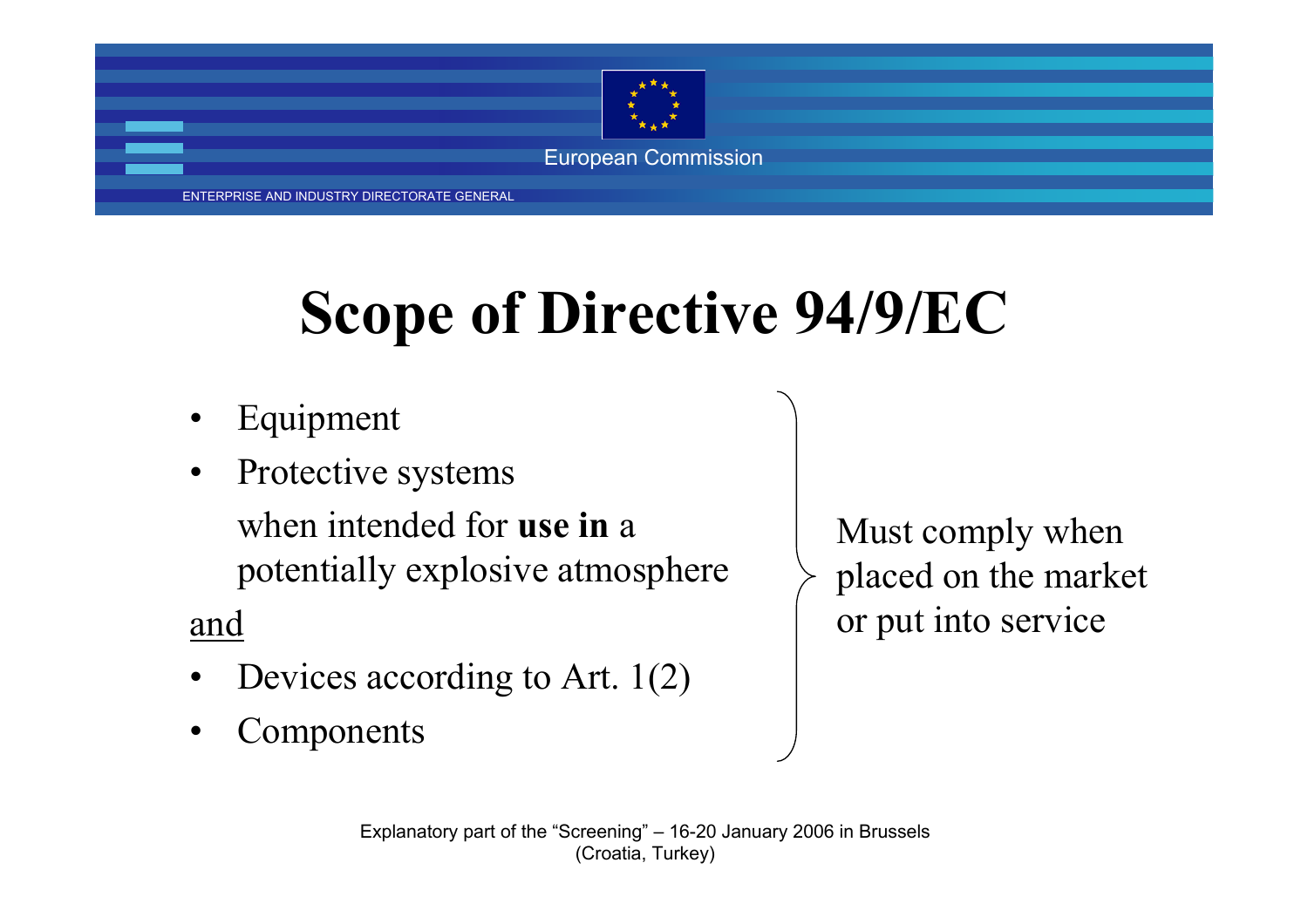

ENTERPRISE AND INDUSTRY DIRECTORATE GENERAL

# **Potentially Explosive Atmosphere**

- •flammable substance (gas, vapour, mist or dust)
- •mixed with air
- •under atmospheric conditions\*)
- •after ignition, combustion spreads to entire mixture.
- atmospheric conditions according to standards: T=-20 °C to +40 °C,  $p=0.8$  bar to 1,1 bar, dT/dt< 0,5 K/min, RH= 5% to 85 %,  $O_2$ = 20,9 ± 0,2 Vol%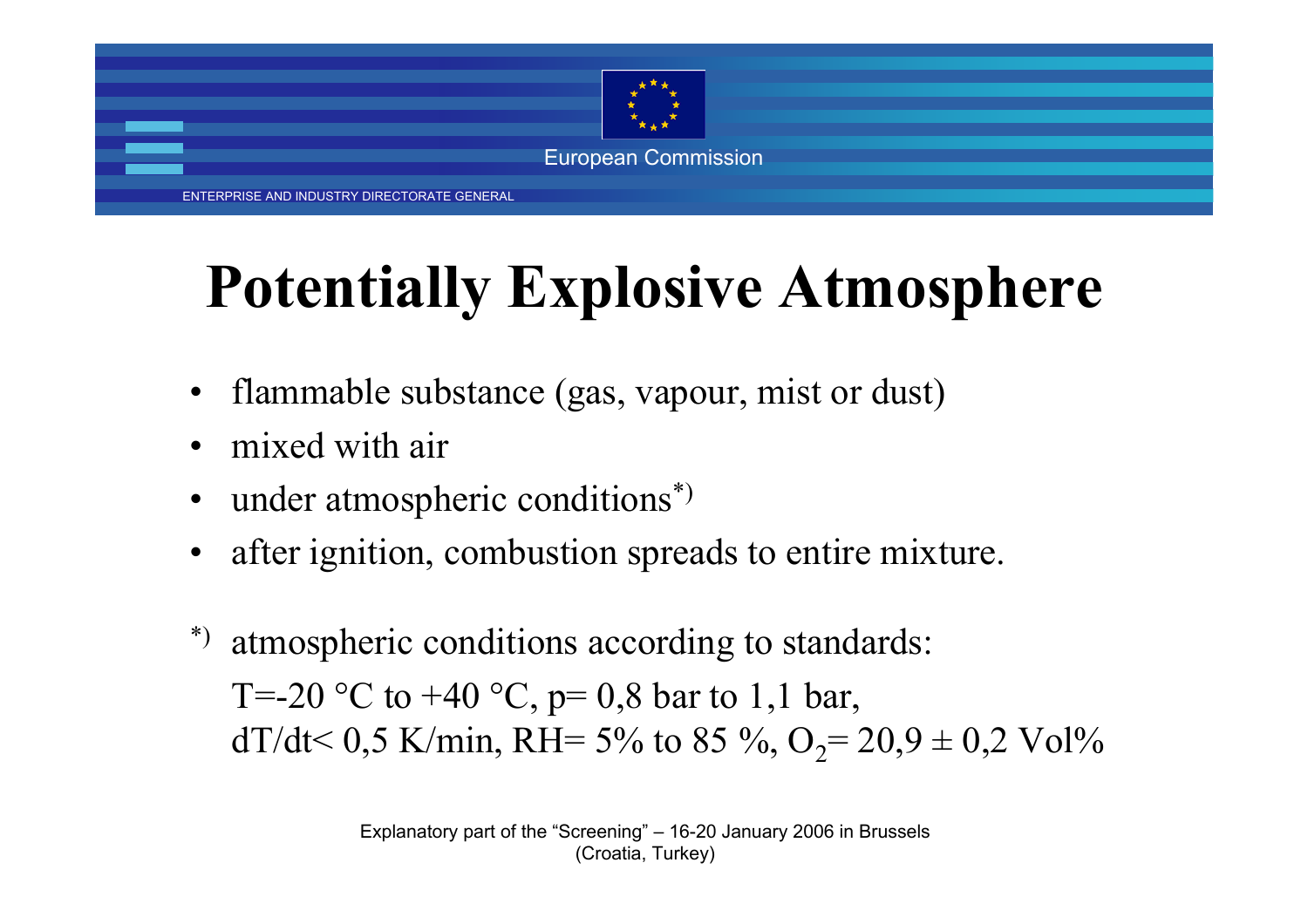

ENTERPRISE AND INDUSTRY DIRECTORATE GENERAL

## **Equipment**

- •Intended for use **in** a potentially explosive atmosphere
- •Must have its **own** potential source of ignition

### **Protective System**

Intended to **halt** an incipient explosion and/or to **limit** the effective range of an explosion

- • When placed on the market **separately as autonomous system**: Protective system in the sense of the Directive
- When **integrated into equipment**: To be assessed with the complete equipment (no own CE-mark)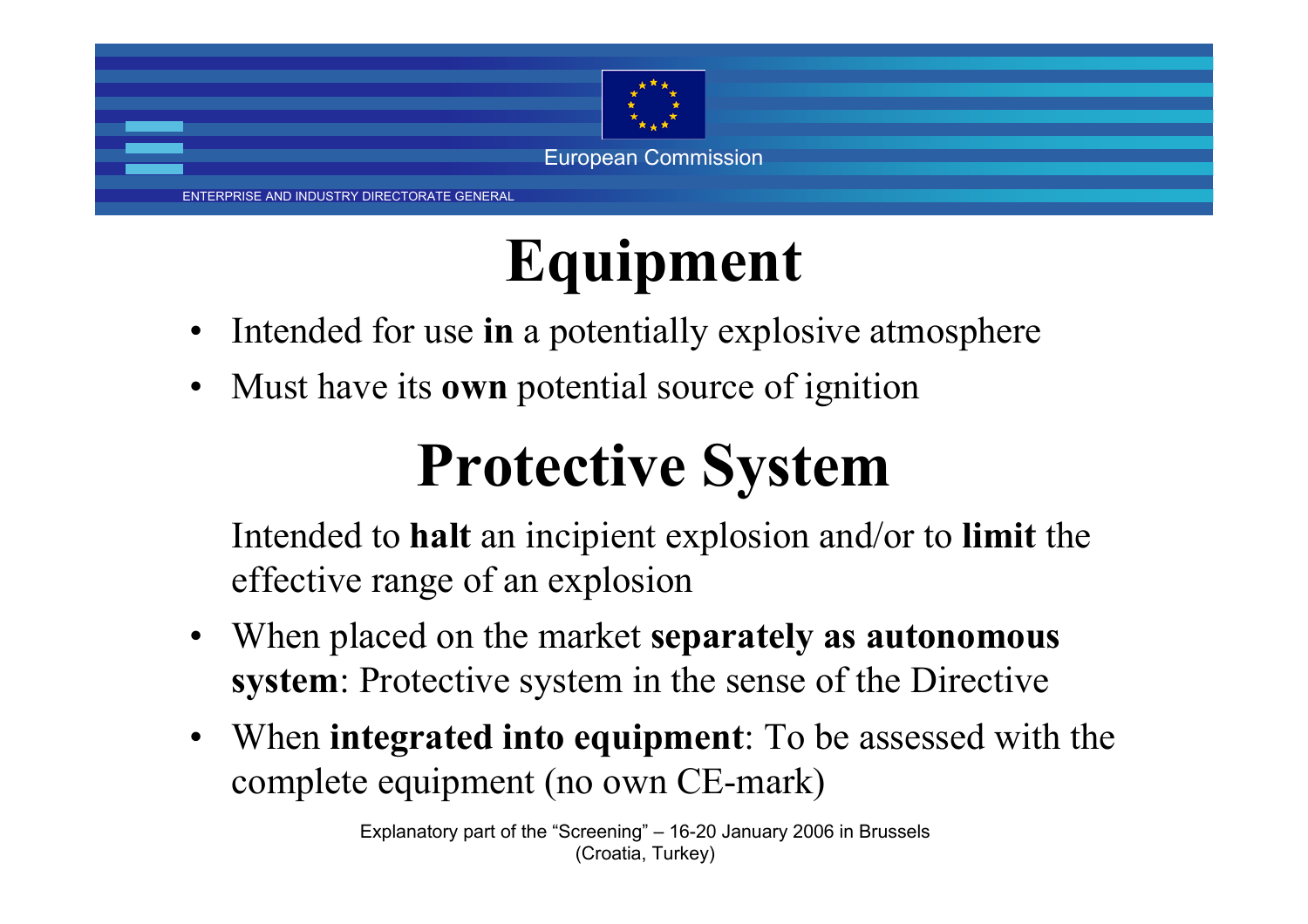

ENTERPRISE AND INDUSTRY DIRECTORATE GENERAL

## **Device according to Art. 1(2)**

Safety-, controlling- or regulating devices which are:

- •Situated **outside** the potentially explosive atmosphere
- • Essential to the safe functioning of equipment or protective systems with respect to the risk of explosion

### **Component**

- Items essential to the safe functioning of equipment or protective systems but with **no autonomous function**
- $\bullet$  Placed on the market with the **explicit intention of integration** into ATEX equipment or protective systems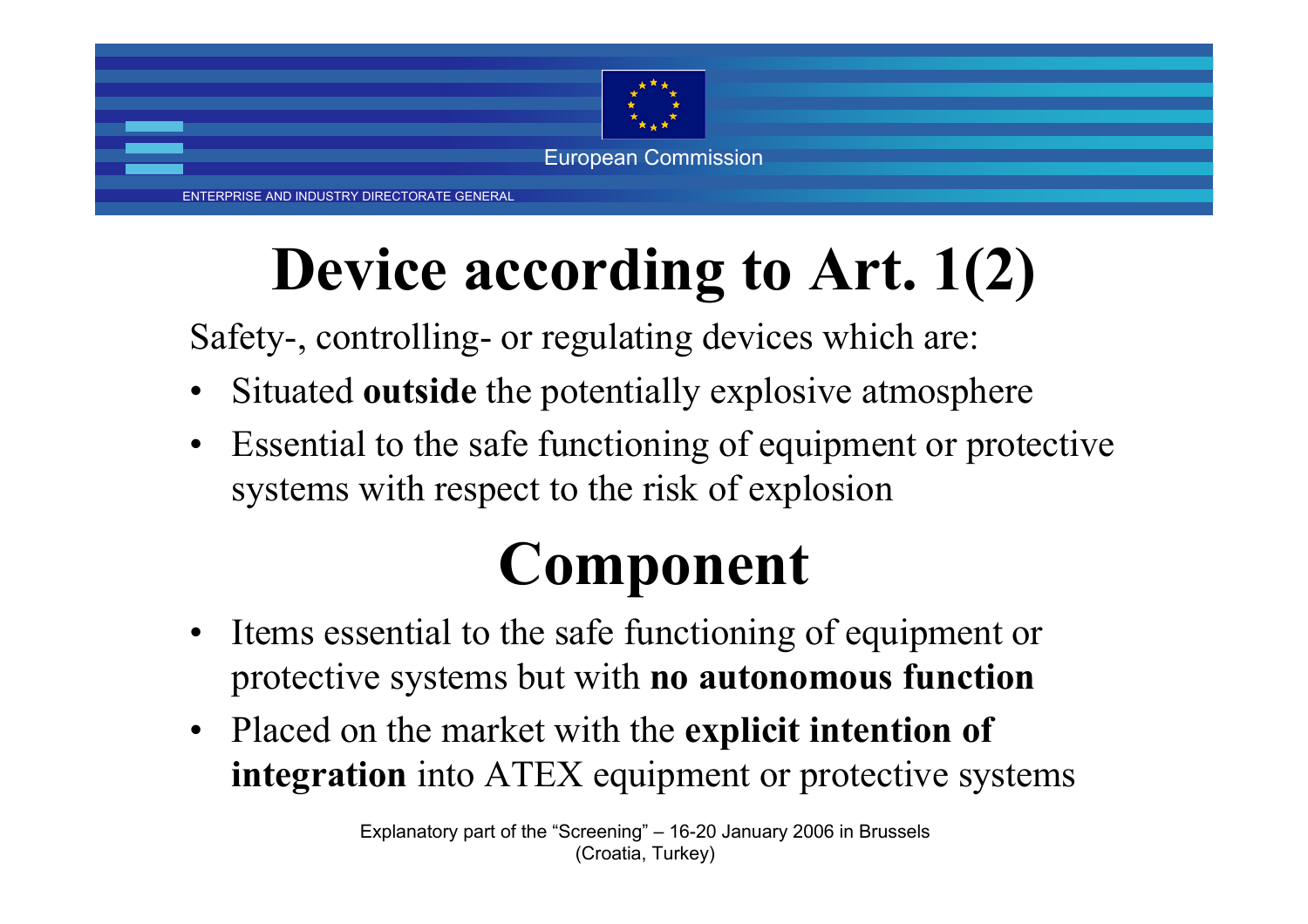

# **Classification of Equipment: Groups and Categories**

- **Group I**: intended for use in the underground parts of **mines**, likely to become endangered by firedamp and/or combustible dust
- • **Group II**: intended for use in **other places**, likely to become endangered by explosive atmospheres

**These groups are subdivided into categories**. The way in which this categorisation has been developed

highlights one of the main distinctions of groups I and II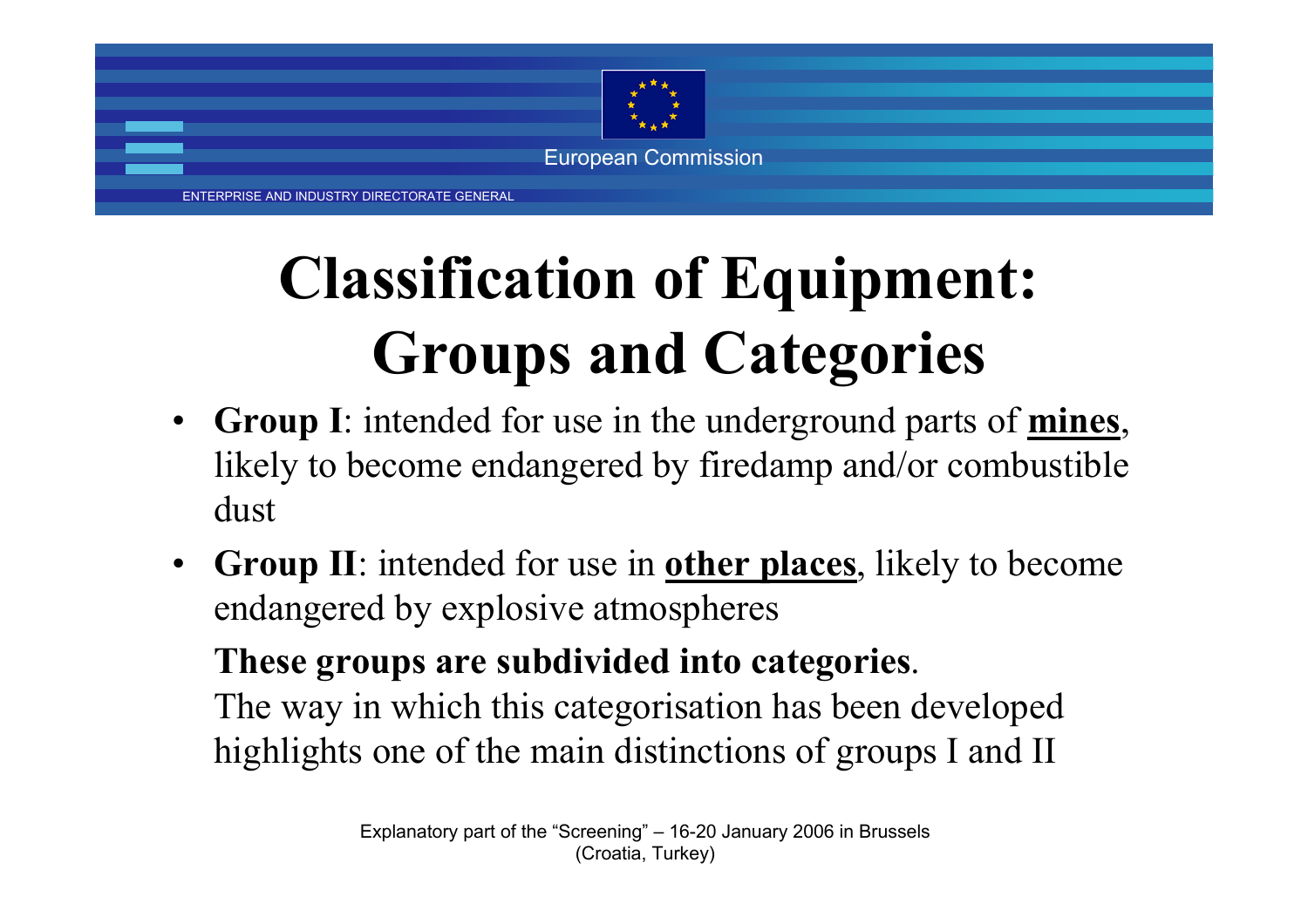

### **Equipment - Group I**

- • Category M1: for use in mines **endangered** by firedamp and/or combustible dust
- • Category M2: for use in mines **likely to be endangered** by firedamp and/or combustible dust

### **Equipment - Group II**

- • Category 1: for use in areas in which explosive atmospheres are **present continuously**, for long periods or frequently
- • Category 2: for use in areas in which explosive atmospheres are **likely to occur**
- • Category 3: for use in areas in which explosive atmospheres are **unlikely** or occur only **infrequently** and for **a short period**.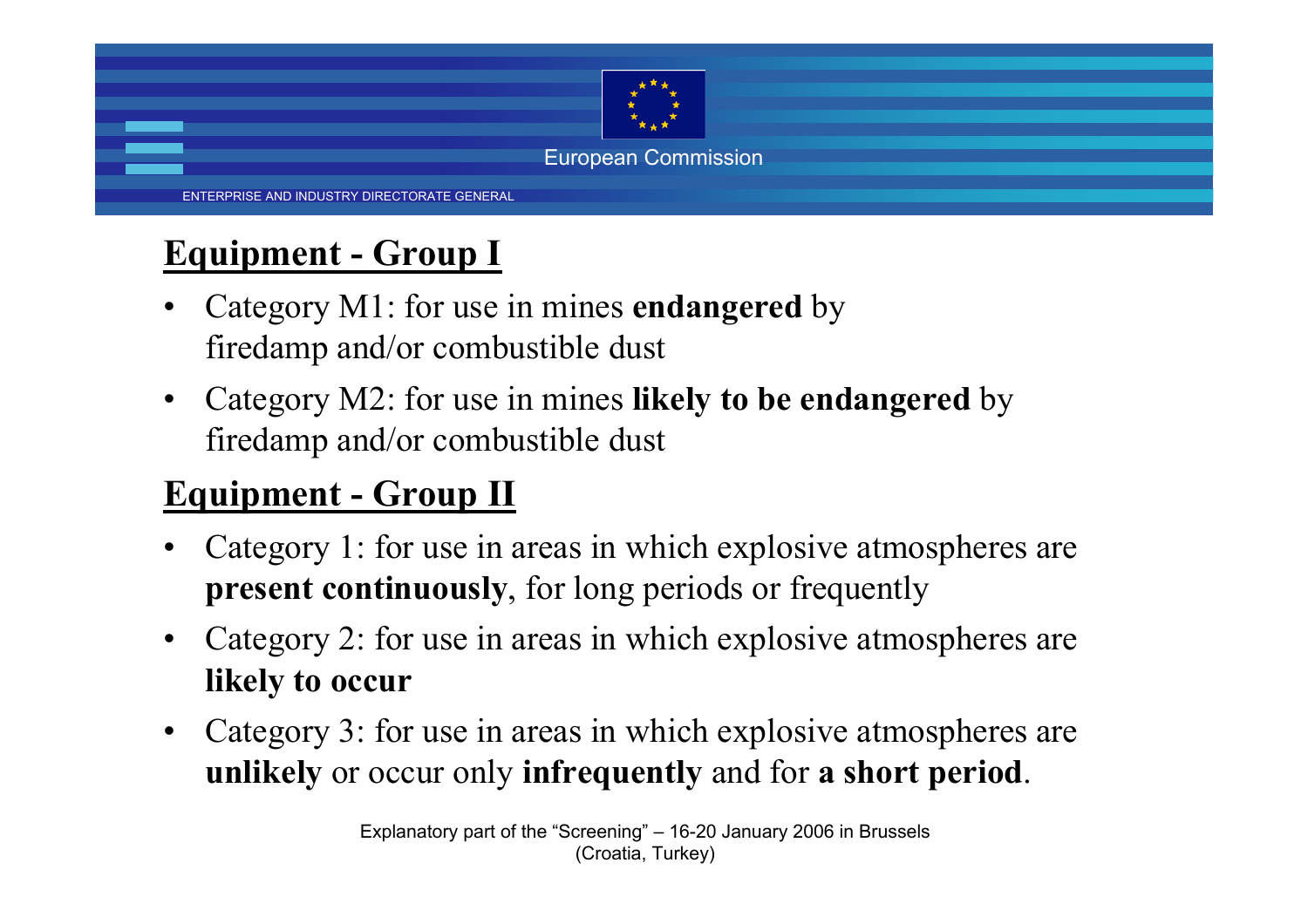

ENTERPRISE AND INDUSTRY DIRECTORATE GENERAL

### **Modules for conformity assessment**

**Council Decision 93/465/EECDirective 94/9/EC**

*Module A* - Internal Production Control *Module B* - EC Type-Examination *Module C* - Conformity to Type *Module D* - Production Quality Assurance *Module E* - Product Quality Assurance *Module F* - Product Verification *Module G* - Unit Verification Annex VIII Annex IIIAnnex VI Annex IVAnnex VII Annex VAnnex IX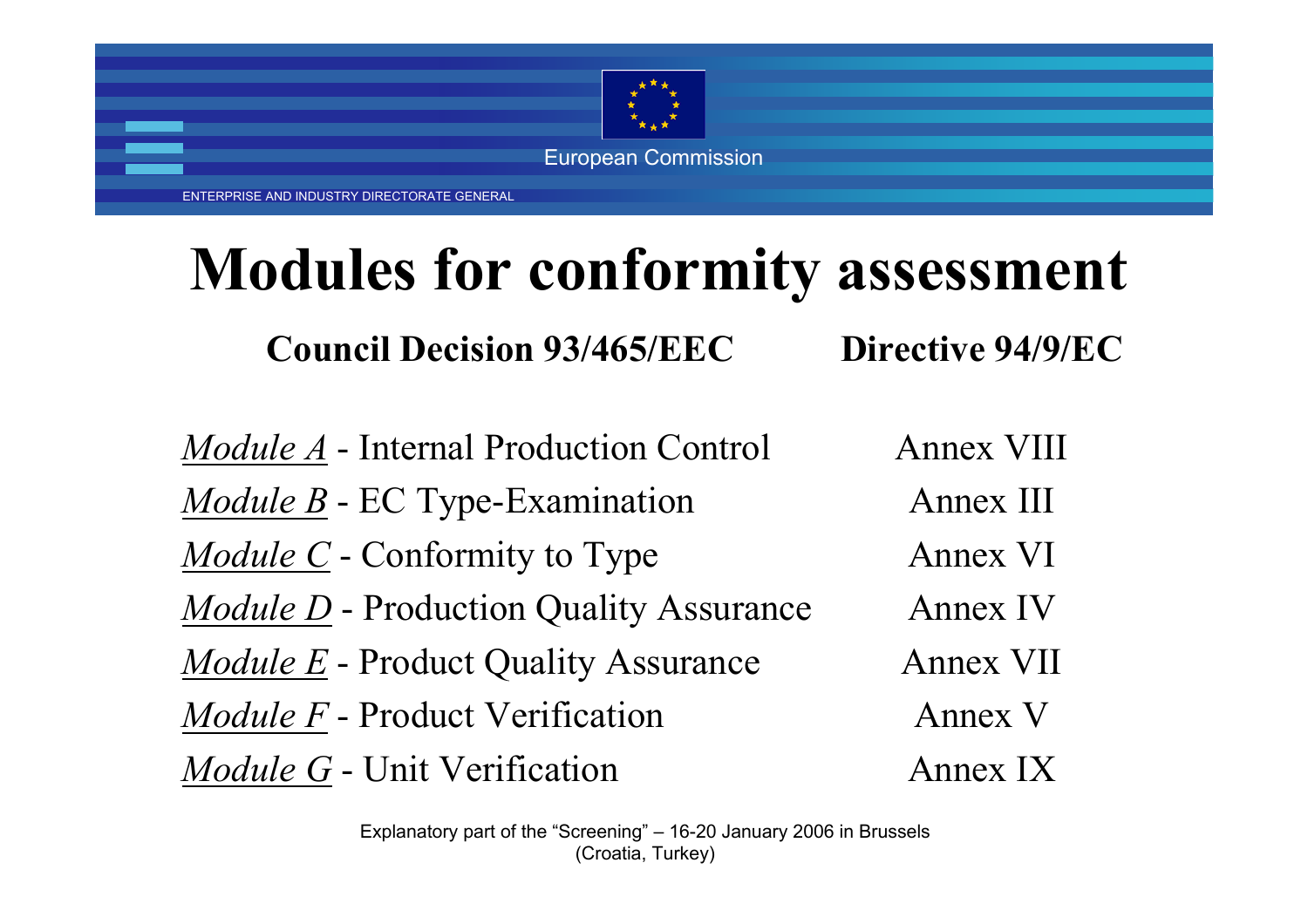

ENTERPRISE AND INDUSTRY DIRECTORATE GENERAL

| Involvement of<br><b>Notified Bodies</b><br>Notified Body involved in<br>the PRODUCT DESIGN | Equipment of<br>category<br>$M1 & 1$ ;<br>autonom.<br>protective<br>systems<br>X | Electrical<br>equipment and<br>internal<br>combustion<br>engines of cat.<br>M <sub>2</sub> & <sub>2</sub><br>$\mathbf{X}$ | Other<br>equipment of<br>category<br>M <sub>2</sub> & <sub>2</sub> | Equipment of<br>category 3 |
|---------------------------------------------------------------------------------------------|----------------------------------------------------------------------------------|---------------------------------------------------------------------------------------------------------------------------|--------------------------------------------------------------------|----------------------------|
| phase                                                                                       |                                                                                  |                                                                                                                           |                                                                    |                            |
| Notified Body involved in<br>the PRODUCTION phase                                           | X                                                                                | $\mathbf{X}$                                                                                                              |                                                                    |                            |
| <b>COMMUNICATION of</b><br><b>TECHNICAL FILE to</b><br>Notified Body                        |                                                                                  |                                                                                                                           | X                                                                  |                            |
| <b>SELF DECLARATION</b><br>of the manufacturer                                              |                                                                                  |                                                                                                                           | X                                                                  |                            |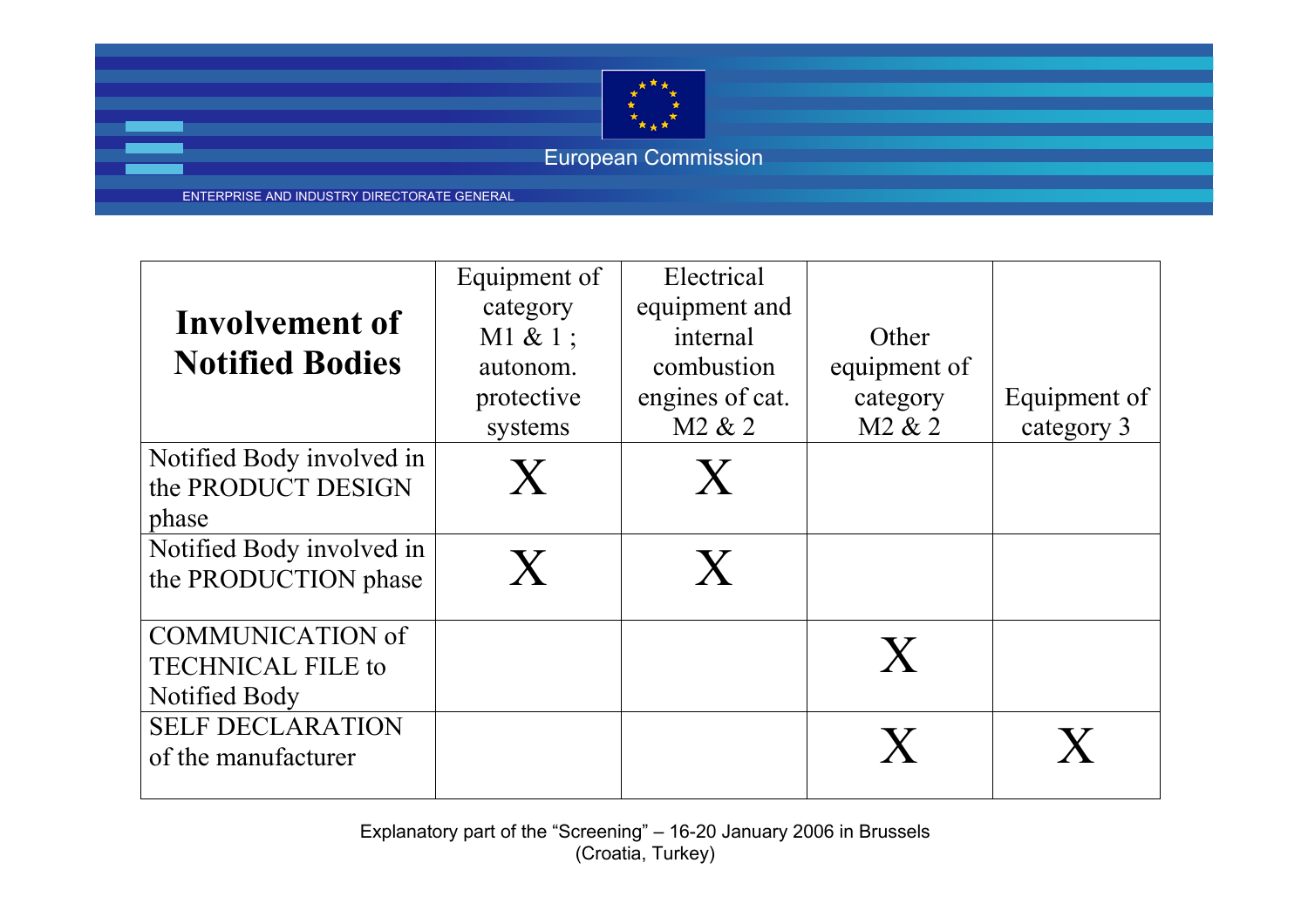

### **Exclusions**

- •Medical devices intended for use in medical environment
- • Equipment for use in the presence of explosives or unstable chemical substances
- •Personal Protective Equipment
- •Seagoing vessels, mobile offshore units
- • Means of transport except vehicles intended for use in an explosive atmosphere
- • Equipment for military use covered by Art. 223 (1b)of the Treaty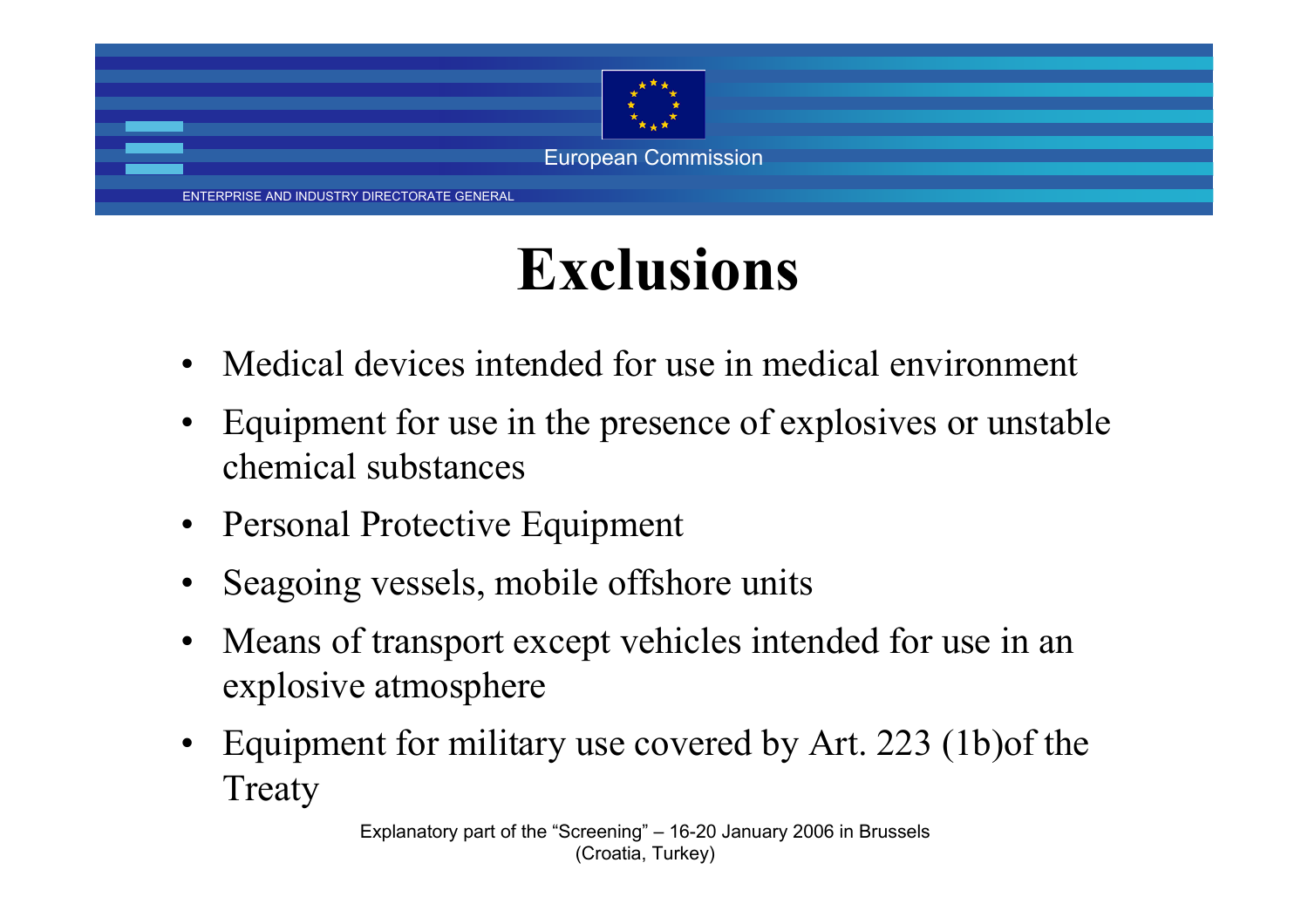

### **Installations**

- Directive does **not** regulate "installations" or "plants", which are subject to workplace directives or national legislation
- Not always a clear line between installation and "assembly"

The plant will **usually** be an installation if the **end user or an installer** e.g.:

- – purchases parts from different manufacturers to install them **under his responsibility**
- carries out a whole series of **different** processes, requiring the integration of ATEX certified equipment installed according to a **unique layout on site**
- – commissions the installation off-site, which may certainly not be a production run, **under his direct responsibility**, or indirectly through a contractor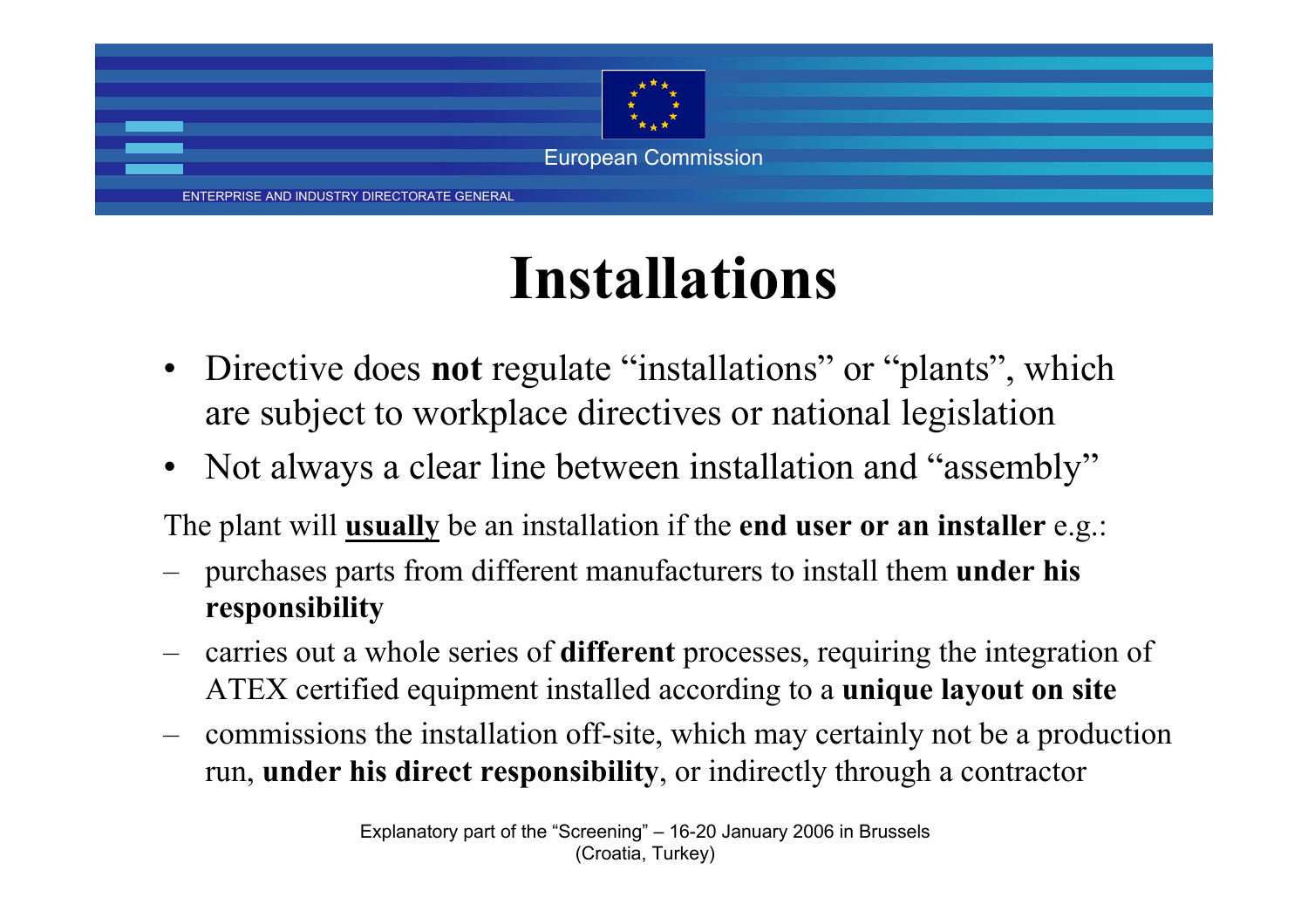

ENTERPRISE AND INDUSTRY DIRECTORATE GENERAL

# **Some of many difficult issues**

- •Assemblies
- •Interface to potentially explosive atmospheres
- •Different categories within one product
- •Marking of components, assemblies

#### **Guidelines**

----------------------------------------------------------------------------

### **« Consideration Papers » of the Standing Committee ExNBG Clarification Sheets**